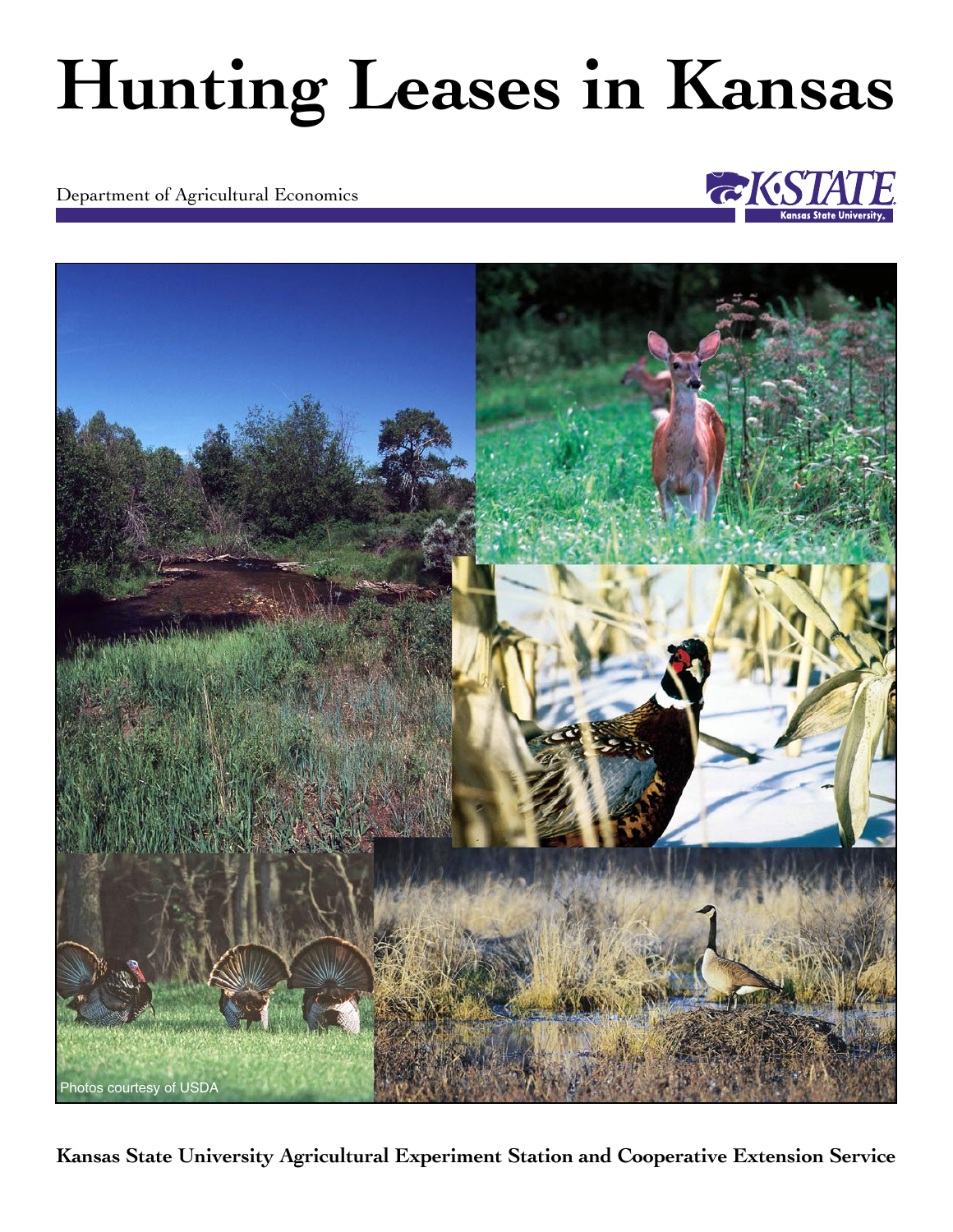## Hunting Leases in Kansas

Many landowners involved in production agriculture are looking for ways to increase returns to their capital assets. Recreational leasing of private, agricultural land is one potential avenue for additional revenue. In most cases, leasing cropland or pasture for hunting or other recreational activities can occur with only moderate adjustment to the existing agricultural operation. This has made recreational leases, and especially hunting leases, a popular topic in Kansas.

It is common practice in many parts of Kansas for landowners to grant permission to hunters to hunt on their land without charging them a fee. However, some landowners recognize that their land is valuable for its habitat and wildlife resources and that some hunters are willing to pay for access to their land. The range of fees charged and services offered will depend on many factors including the willingness of landowners to spend time and management resources on a fee hunting enterprise. For those individuals who are considering this type of business, there are several issues that need to be addressed including, types of leases, landowner liability, wildlife management, and marketing of leases.

#### **Types of Hunting Leases**

Hunting leases can provide for a variety of land access arrangements. Some of these arrangements include non-fee access, access in exchange for services, or fee hunting access (Rempe and Simons). It is important to understand that, in the United States, wildlife belongs to everyone and that landowners can only provide habitat and access to that habitat. Access to private land requires either oral or written permission of the landowner, regardless of whether a fee is charged for hunting.

*Non-Fee Access:* Traditionally, many landowners have provided access to their land with verbal or written permission without charging a fee for that access (Henderson). This type of arrangement can be beneficial to both landowner and hunter. For the landowner, harvesting deer or pronghorn can reduce crop damage. Allowing friends and neighbors to hunt on their land can also create goodwill in the community. For the hunter, access to private land is important because 94 percent of the land in Kansas is privately held (Vesterby). Approximately two percent of this private land has been leased for public access through the Walk In Hunting Access program, but the vast majority of land is still privately controlled. A lack of public land limits hunters' opportunities, making relationships with private landowners crucial for continuation of the hunting tradition.

*Exchange of Services:* Another type of arrangement between landowners and hunters that is not fee-based is permission to hunt in exchange for services. In this case, landowners may provide exclusive access to a hunter or group of hunters in exchange for watching for trespassers or some other service. The hunter or group may post the property for the landowner and scout for signs of unlawful entry when they are using the land. The landowner benefits by having someone enforce trespassing laws on their behalf and possibly prevention of damage to their property (Porter).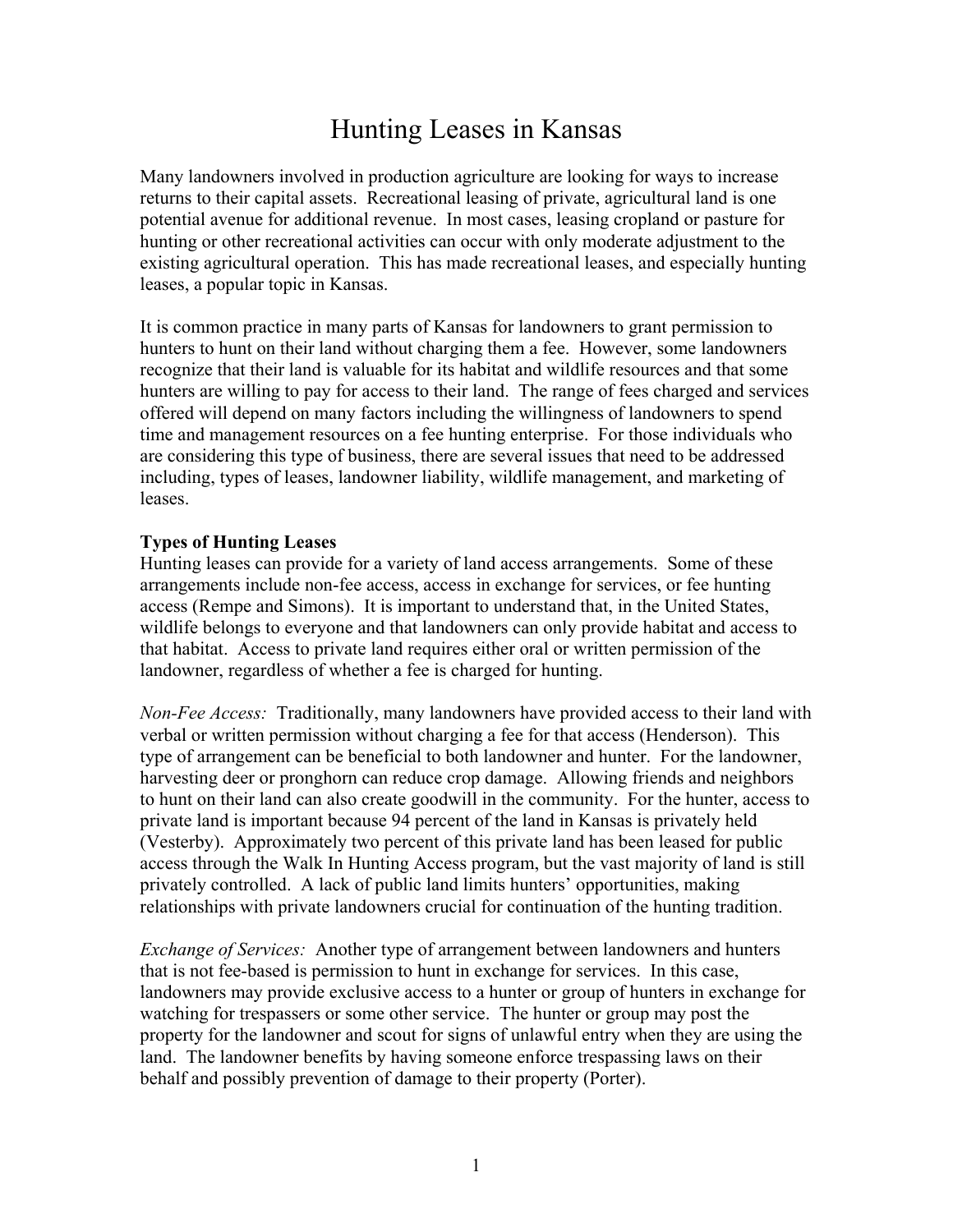Another service that can be provided by the hunter is management of habitat. This can include time spent maintaining fences, clearing sites that are hazardous to hunters, and developing habitat by planting food plots or shelterbelts. If a hunter or group of hunters has a long-term arrangement for exclusive access with the landowner, they have an incentive to make an investment in the property and develop the habitat for an improved hunting experience.

*Fee Hunting:* Hunting on private land for a fee is a common practice in several states and has increased in popularity in Kansas. The amount of revenue generated by this arrangement depends on several factors, including the amount of time spent by the landowner, quality of habitat and wildlife, presence of trophy game, and the number of hunters allowed on the property. Arrangements for fee hunting can be long-term, season, or day leases.

Long-term leases typically allow exclusive access to an individual or group of hunters. The property is often leased with full access rights for hunting one or more species of game (e.g., deer, turkey, and pheasant). The lease is often for a year or more, but hunting must still occur during established seasons. The landowner realizes a direct economic benefit from this type of lease through the fee received and incurs few additional costs. This type of lease is attractive to hunters because it provides the incentive to develop habitat or install semi-permanent tree stands or blinds. The lessee may also have the option of paying the landowner or operator to leave small areas of unharvested crops (food plots) for wildlife.

Short-term leases are similar to long-term leases in that access is granted to private land for anywhere from a week to as long as a full season. Often, landowners will have shortterm leases with multiple hunters throughout the season. There tends to be less exclusivity with short-term leases because several people will hunt the same property during the season. This type of lease has the potential for greater revenue generation, but often requires an increase in the services provided to hunters. In some cases, landowners provide room, board, or transportation in addition to access to their land. Management costs are higher for the landowner because it takes more time to work with several groups of hunters, rather than a single group or individual as in the long-term leases situation. The abundance and quality of wildlife will affect the amount of the fee that can be charged and the likelihood of repeat business. The presence of deer and waterfowl will generally increase fee amounts as compared to turkey or upland game.

Daily leases provide access to land for a day or a couple of days. This type of lease often includes other services including guide services, duck blinds, hunting dogs, transportation during the hunt, or cleaning the game afterwards. Lodging and food are other services that may be desired by the hunter. Revenue can be significant to the landowner, depending on the number of days the land is leased to hunters. As with short-term leases, abundance of wildlife will affect the success of this arrangement. If the game populations are not high enough to support several hunters, it may decrease the attractiveness of the experience or require the landowner to put resources toward the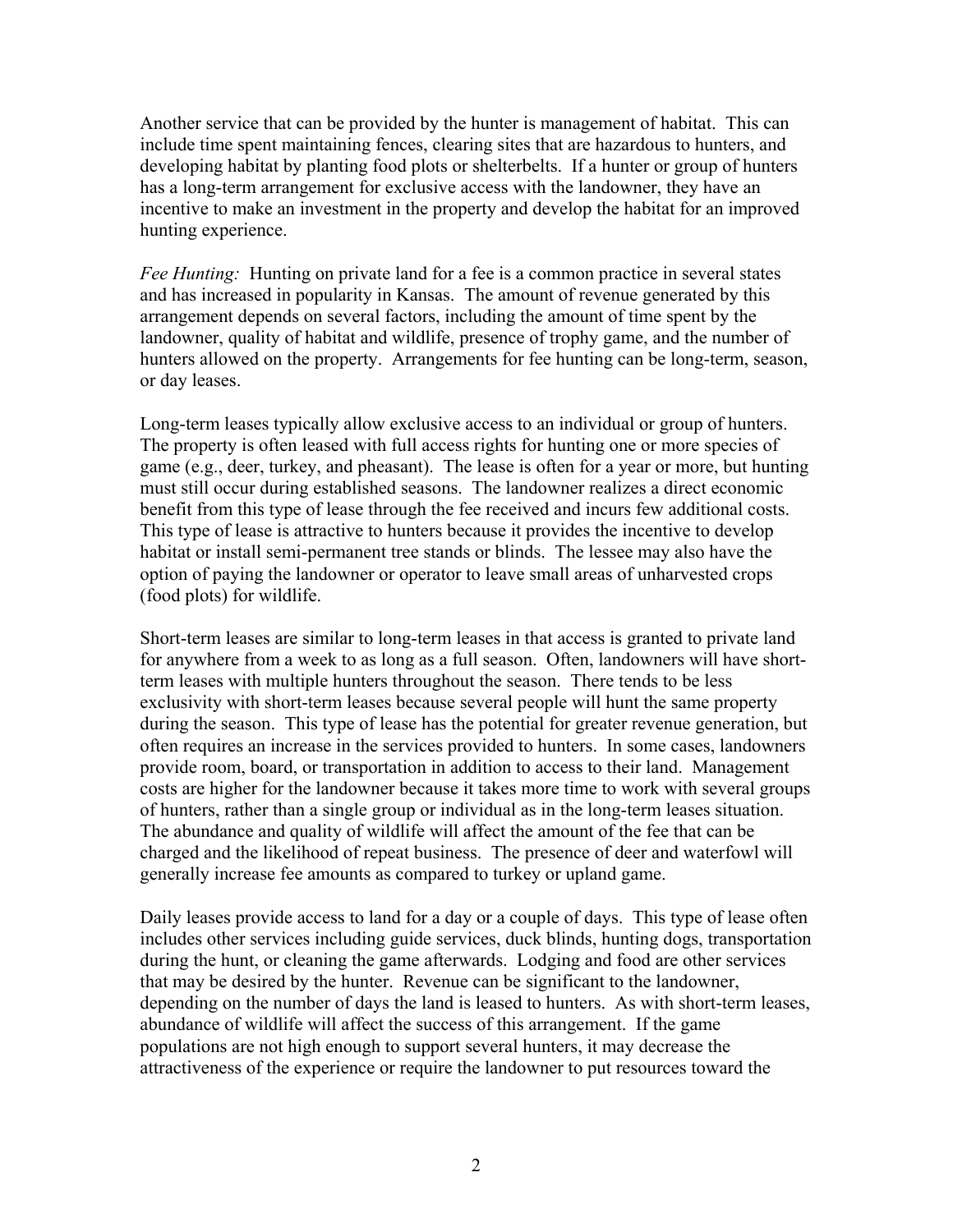management of habitat. This type of lease generally does not provide exclusivity to the hunter because other hunters are using the same property throughout the season.

*Controlled Shooting Areas:* This type of business may be the most time consuming version of the hunting lease for the landowner, but it can provide the greatest revenue generation. The hunter is paying more for the "experience" of the hunt, rather than just access to private land. This is usually a full time business for the owner where services such as equipment, guides, room and board, and even the wildlife are provided. Many preserves will purchase or raise their own wildlife to supplement wild stocks (e.g., upland game birds). In addition to the services mentioned, owners of controlled shooting areas typically offer cleaning and refrigeration of game, dog training, boarding and field trials, special organized shoots, and target shooting. Management and marketing are required at a much higher level for this business than other types of leases. Controlled shooting areas are a regulated industry in Kansas, requiring permits and following an extended hunting season. Persons interested in this enterprise should contact the Kansas Department of Wildlife and Parks for more information on the regulations.

#### **Lease Rates**

A commonly asked question by landowners considering fee hunting for the first time is how much should they charge. This depends greatly on the number of hunters a tract of land can support as well as the services provided to the hunter. Every five years the Census Bureau conducts a survey of Fishing, Hunting, and Wildlife-Associated Recreation for the U.S. Fish and Wildlife Service. The 2001 survey results indicate that 982,000 hunters lease land in the United States. The average tract size of land leased for hunting activities was 229 acres and the nationwide average lease rate was \$2.77 per acre. A survey conducted by Kansas State University in 2003 indicates that private land leased in 2001 and 2002 for deer hunting averaged \$2.50 per acre in Kansas and ranged from \$.25 to \$12.00 per acre (Taylor, Appendix 1).

Lease rates vary greatly and are often determined by characteristics of the land including: the location and size of the property, diversity of habitat and wildlife species, accessibility of the property, timber maturity, and aesthetics of the area. Services provided by the landowner will also determine lease rates. In south central Kansas, rifle deer hunts that included guide services, lodging, meals, and transportation averaged \$140 per day for 3-5 day hunts during the 2003 season. A similar deer hunt for archery averaged \$100 per day for 4-6 day hunts during the 2003 season (Cundiff).

#### **Developing a Lease**

It is recommended that all recreational land use agreements be in writing and signed by the lessor and the lessee. A well-written lease outlines the rules of the lease and provides protection for the landowner and hunter. In taking the time to develop a well-written lease, landowners should consider the goals for the property and the methods in which they will manage their fee hunting business (Appendix 2).

In addition to protecting the parties involved in the agreement, a written lease can prevent problems such as hunting in off limit areas. It also provides landowners the opportunity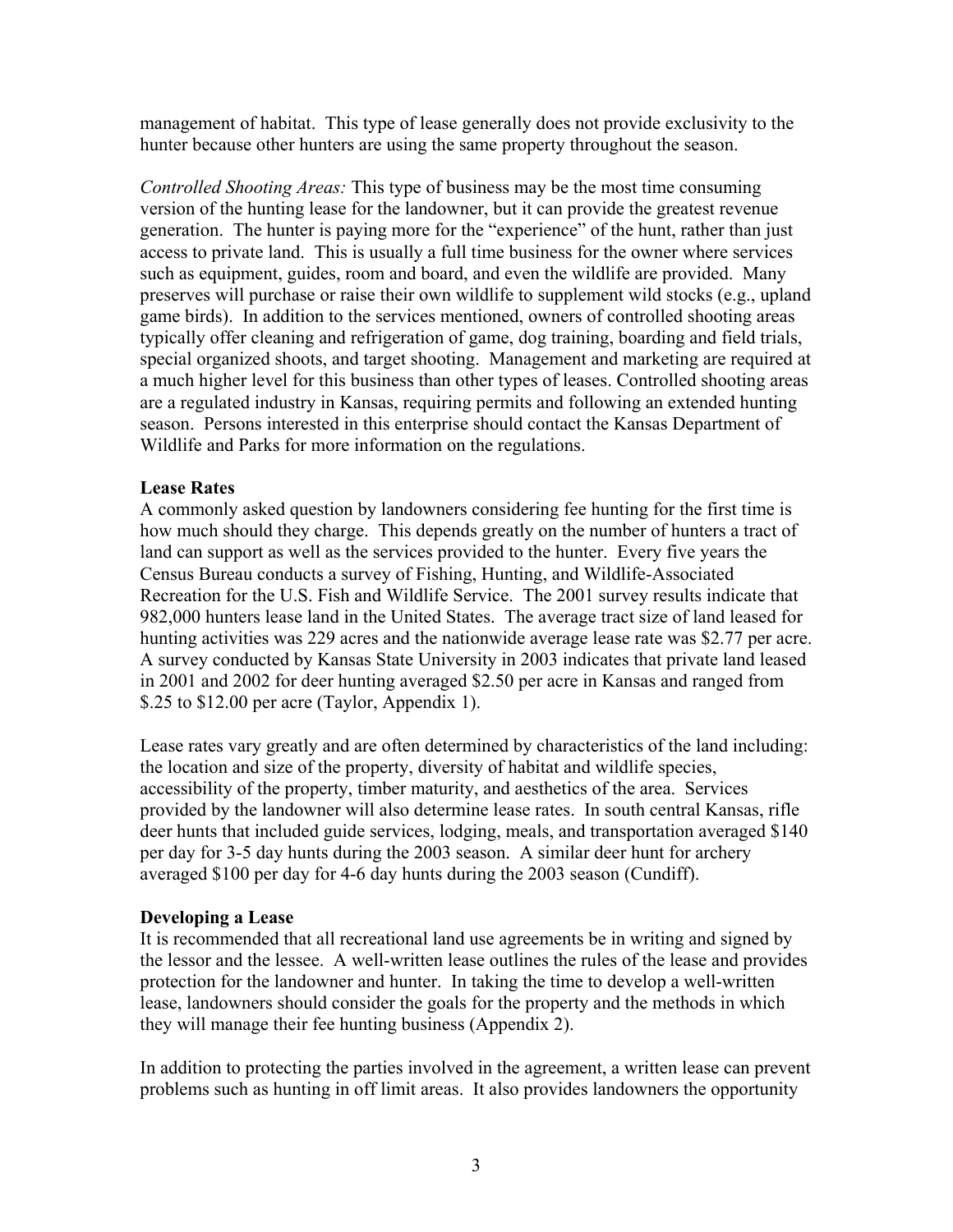to talk to a potential lessee, giving them a chance to evaluate the lessee's character and philosophy. The lease arrangement has a much better chance of succeeding if the two parties involved have compatible philosophies. Every lease can be different, depending on the situation and the conditions of the agreement. Because a written lease is a legal document, it is recommended that an attorney be consulted before drafting.

#### **Liability Concerns**

Hunting leases and other similar activities may expose landowners to liability and keep them from pursuing this type of business. However, liability issues can be managed if a person understands the law as it applies to recreational leasing and manages for the risk of liability.

*Landowner Liability:*The traditional approach to landowner liability groups visitors into four categories: trespassers, licensees or social guests, invitees, and trespassing children. The duties and liability of the landowner depend on the category of the visitor. However, Kansas, and ten other states, have moved away from this traditional approach and adopted a system in which landowners owe a duty of reasonable care for all lawful entrants. In this system, there is no distinction made as to the type of visitor, except for lawful and unlawful (Rempe and Simons).

In the case of land occupied by a tenant, the landlord is not liable for injuries to third parties that occur on the premises. There are a few explicit exceptions to this rule. For example, if a landlord enters into an agreement to repair the leased premises, but fails to do so and injury results, the landowner may be liable. The landlord is also liable for injuries resulting from items the landlord negligently repairs. Additionally, if the landlord conceals dangerous conditions or defects that cause the third party's injury, then the landlord will be liable (McEowen and Harl).

*Recreational Use Statute:* Liability protection is extended to landowners, tenants, lessees, occupants, and persons in control of property who make their land available for recreational use under the Recreational Use Statute (K.S.A. 58-3201-3207). Recreational activities include hunting, fishing, camping, hiking, and other related activities. Under statute, the owner or occupier owes no duty of care to keep the premises safe or give warning of dangerous conditions, uses, structures, or activities. The owner does not extend any assurances the premises are safe. Protection is not extended for injury caused by willful or malicious failure to guard or warn against a dangerous condition, use, structure, or activity (Brownback and Devine). In Kansas, the recreational use statute indicates landowners who charge a fee for recreational use are not extended the liability protection (McEowen).

*Managing Risk:*Landowners can manage risk of liability using two basic strategies. The first is to maximize safety and minimize the threat of injury to third parties. Second, it is advisable to have insurance coverage in place in the event someone is injured.

To maximize safety, it is important to remove hazards from the premises. A landowner may also require guests to show proof of attending a hunter safety course and prohibit the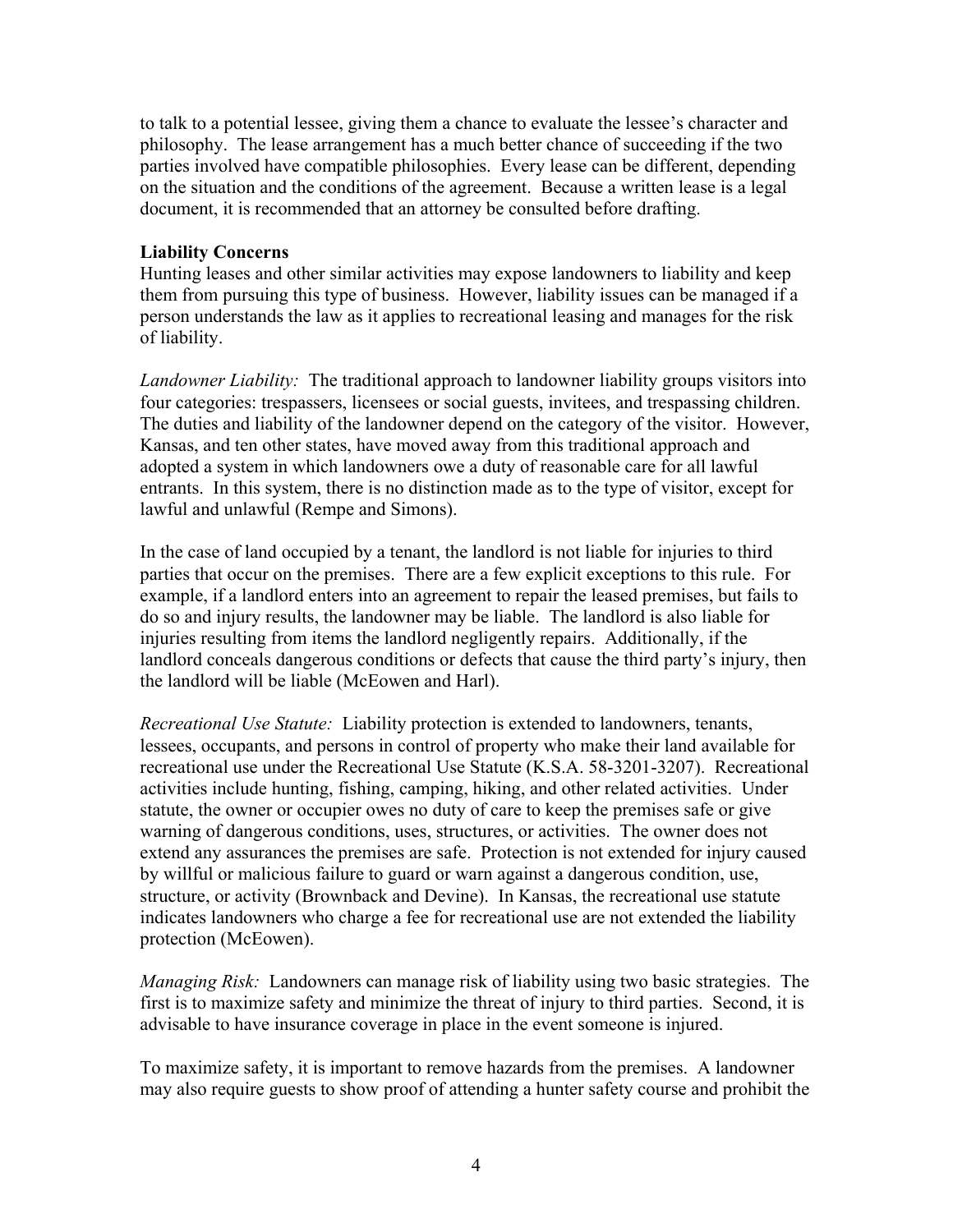use of drugs or alcohol on the premises. It may also help to restrict the number of guests a lessee can bring onto the premises. All rules and regulations can be included in the lease and this agreement can serve as proof of informing visitors of safety concerns and hazards.

Having all guests sign a release will provide some protection as well. A release or hold harmless clause must be drafted with great care. While the forms may help, landowners should not depend on these types of documents to protect them in a liability suit.

Purchasing an insurance policy specific to recreational activities will provide added protection in the event someone is injured. The typical requirement is the purchase of a commercial general liability policy with endorsements to cover revenue-generating commercial activities. This type of policy is generally purchased in addition to an existing farm liability policy. A farm insurance agency may not have enough data on farm recreational risks to sell hunting lease coverage. However, there are insurance companies that specialize in recreational insurance for landowners (Appendix 3).

Liability protection may also be provided through the type of business organization that is chosen. Corporations and limited liability companies may provide some structural protection against the risk of losing assets in a liability suit. In most cases, liability is limited to the amount invested in the corporation. Only property placed in the corporation would be subject to a damage or injury claim.

#### **Wildlife Management**

Landowners do not own the wildlife, but they do own the habitat that sustains wildlife populations. To ensure the quality and quantity of game animals, it becomes necessary to manage cropland, pasture, and woodland with wildlife in mind. Good habitat management will increase the value of a hunting lease and ensure the continued success of a fee hunting enterprise. Managing a property for wildlife is comprised of several factors including, habitat development, harvest records, game population inventories, and harvest quotas.

*Habitat Development:* The first step in managing the production of wildlife is to inventory existing game populations and habitats. It is also important to understand the plant life used by wildlife for food and shelter and evaluate the diversity of habitat on the property. By becoming familiar with the life cycles of wildlife on the property, a landowner can make educated decisions when managing the lease and can improve habitat as necessary.

There are several sources of both technical and financial assistance available to landowners who are interested in developing habitat. The Wildlife Habitat Incentives Program (WHIP), offered through the Natural Resources Conservation Service, provides financial assistance to landowners and operators for implementation of conservation practices. Landowners enrolled in the program agree to a 5-10 year contract that details a habitat improvement plan such as planting native grasses, planting trees or shrubs for nesting areas, or installing water sources for wildlife. In return, the landowner receives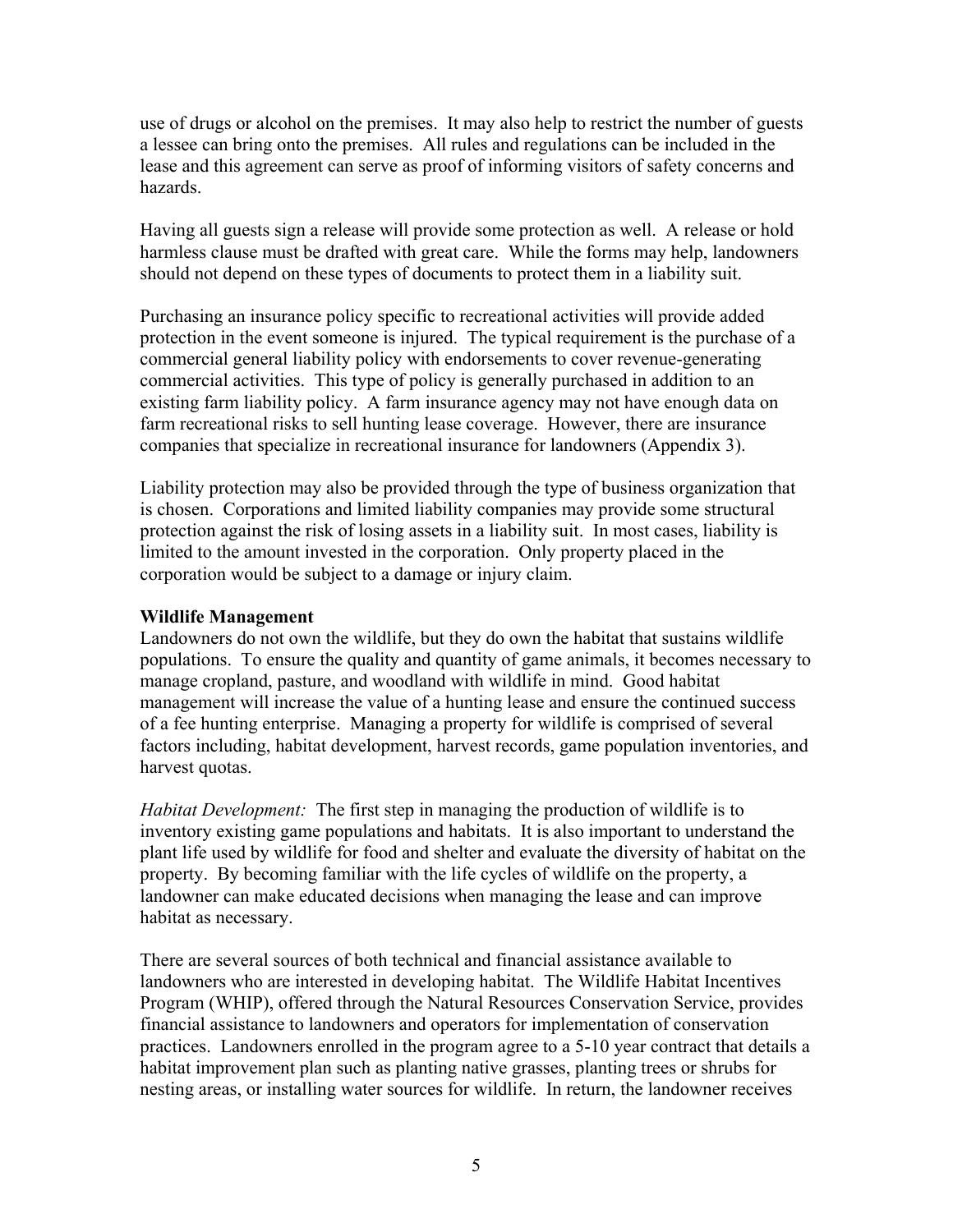partial reimbursement of costs of implementing and maintaining conservation practices for the duration of the contract. There is a \$10,000 limit on reimbursement for each contract.

The Kansas Department of Wildlife and Parks (KDWP) also offers assistance to landowners engaged in habitat development. Technical assistance is offered through area biologists who can help evaluate and implement new habitat. KDWP manages the Wildlife Habitat Improvement Program that shares costs with landowners of various conservation practices including planting native grasses, trees, and shrubs.

Another source of assistance is the Partners for Fish and Wildlife program offered through the U.S. Fish and Wildlife Service. This program provides up to 50 percent of the costs of restoration of habitat in certain areas of the state. K-State Research and Extension has a Wildlife Specialist available to answer questions as well as provide advice and assessments of habitat development plans for landowners. The Conservation Reserve Program (CRP) can also be designed to improve wildlife habitat and fee hunting is allowed on CRP land.

*Harvest Records:* Maintaining accurate records of game harvested is an important management practice that allows landowners to measure progress of their management program. It also allows them to evaluate costs of wildlife production and evaluate management decisions. Keeping accurate historical records of game harvested on the property can help determine the value of a hunting lease and the number of hunters that can be supported by the property. Potential clients will have a positive perception of this type of information because it reflects investment and knowledge on the part of the landowner.

The provisions of a lease can require lessees to provide records of game harvested. Hunters will usually agree to do this, once it is explained how it will benefit future hunting experiences. Some of the information that should be recorded includes dates and hours hunted for each species, location of each harvest, and the number of species harvested. For large game, it is also useful to obtain the sex of the animal, dressed or whole weight, age, and antler measurements (Appendix 4).

*Harvest Quotas:* By keeping records of game harvested and having an estimate of existing population levels, it is possible to estimate population trends of wildlife. Most often, the limiting factor for wildlife populations is habitat (e.g., winter cover, spring brooding areas), rather than hunting harvest rates. If habitat conditions are causing an unwanted population trend, it may be necessary to implement harvest quotas for certain species. A quota is the maximum number of a species that can be harvested from a certain area during a specific time frame. Harvest quotas can change from year to year, so it is recommended that the lease include a provision to change quota levels on an annual basis (Porter).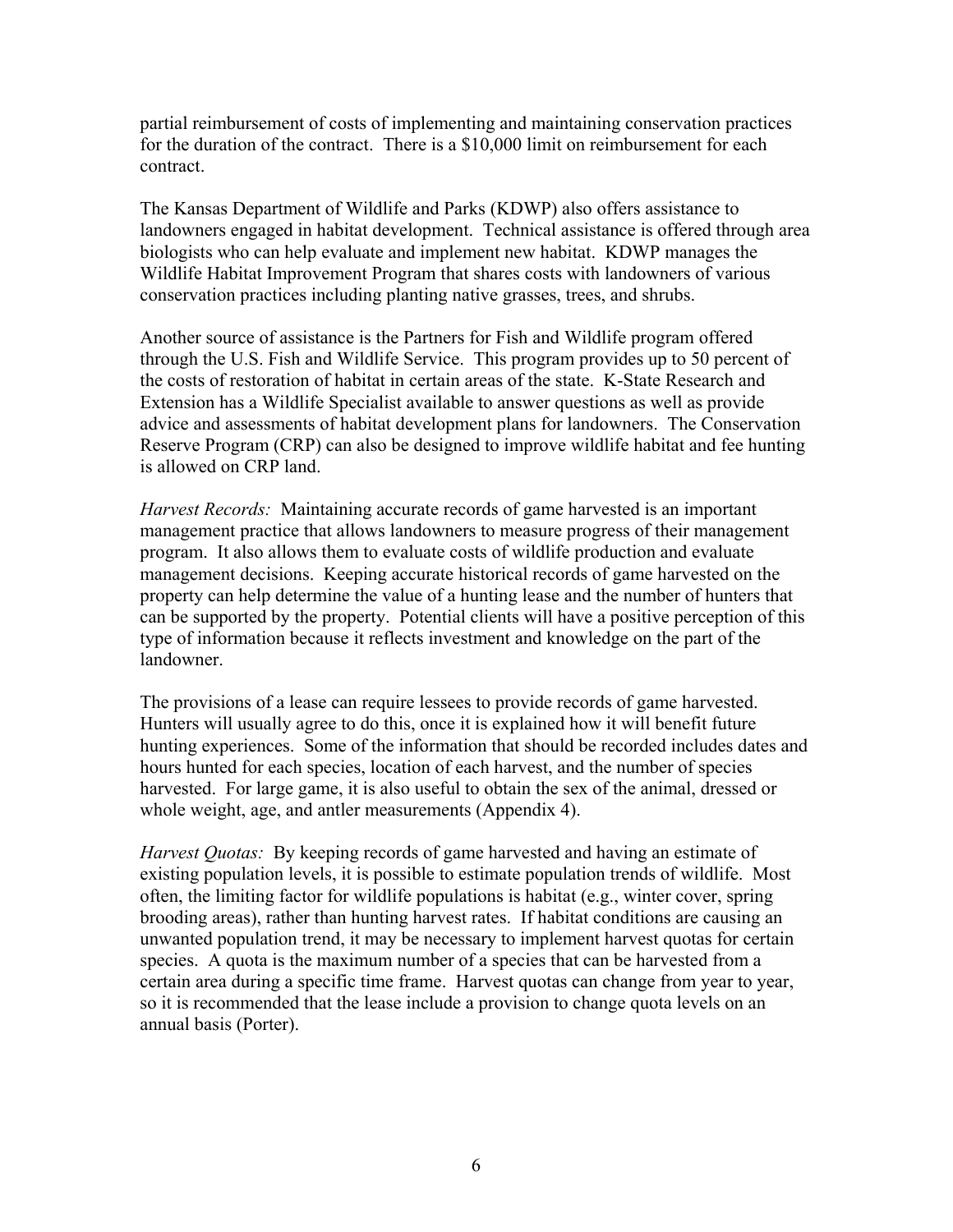#### **Marketing**

Marketing allows the seller to move their product into the marketplace. This allows potential clients to evaluate the product being offered and negotiate a purchase. In this case, the landowner is marketing a "hunting experience", rather than just access to the property. A marketing strategy can be as simple as word of mouth advertising or as complex as an advertising campaign in a variety of different media. The amount of effort given to the marketing aspect of the business will depend on the person.

Word of mouth advertising is a good way for some landowners to start small and grow as opportunities arise. Even if this is not the only way a person advertises, it is one of the best ways to recommend other hunters to a certain property. Newspapers are an effective means of marketing property to hunters in urban areas. Magazines capture a larger audience (regional or national scope) and can target hunters and outdoor enthusiasts.

Another way to advertise a fee hunting business is via the internet. Online marketing can be fairly inexpensive, especially if the business develops and maintains its own website. There is also the option of registering with outdoor, hunting, archery, or firearms website directories to provide contact information to a target audience.

If a landowner decides to lease his/her property to an outfitter, the marketing is usually not the landowner's responsibility. The outfitter will bear the responsibility of advertising the lease and available services simultaneously. One should expect outfitters to receive some compensation for matching landowners and hunters (i.e., a brokerage fee). Using an outfitter is a reasonable option if you are willing to let a guide bring hunters on your land, because it requires the least amount of effort for the marketing aspect of the fee hunting business.

#### **Other Opportunities for Landowners**

*Walk-In Hunting Access (WIHA):* As an alternative to private fee hunting, landowners can consider a program administered by the Kansas Department of Wildlife and Parks (KDWP) where private land is leased for public access. This program provides landowners with financial compensation for allowing public access to their land for hunting and fishing. Enrollment in the program in Kansas has grown to almost one million acres since its inception in 1995. In 2003, the statewide average annual payment was \$1.25 per acre. Payments depend on the size and location of the land enrolled, with larger tracts generally garnering larger fees.

Landowners or operators of 80 acres or more cropland, pasture, or woodland qualify for the program. A large percentage of the land enrolled in the WIHA program is CRP land, but other land is also considered. This includes native rangeland, riparian and wetland areas, and winter wheat fields. Fall leases run from either September 1 or November 1 to January 31, of the following year. Other acreage can also be leased for spring turkey hunting. Landowners can specify which species of game may be hunted and the equipment used on the property (e.g., archery or firearms). Land enrolled in the program is posted with signs and monitored by KDWP employees.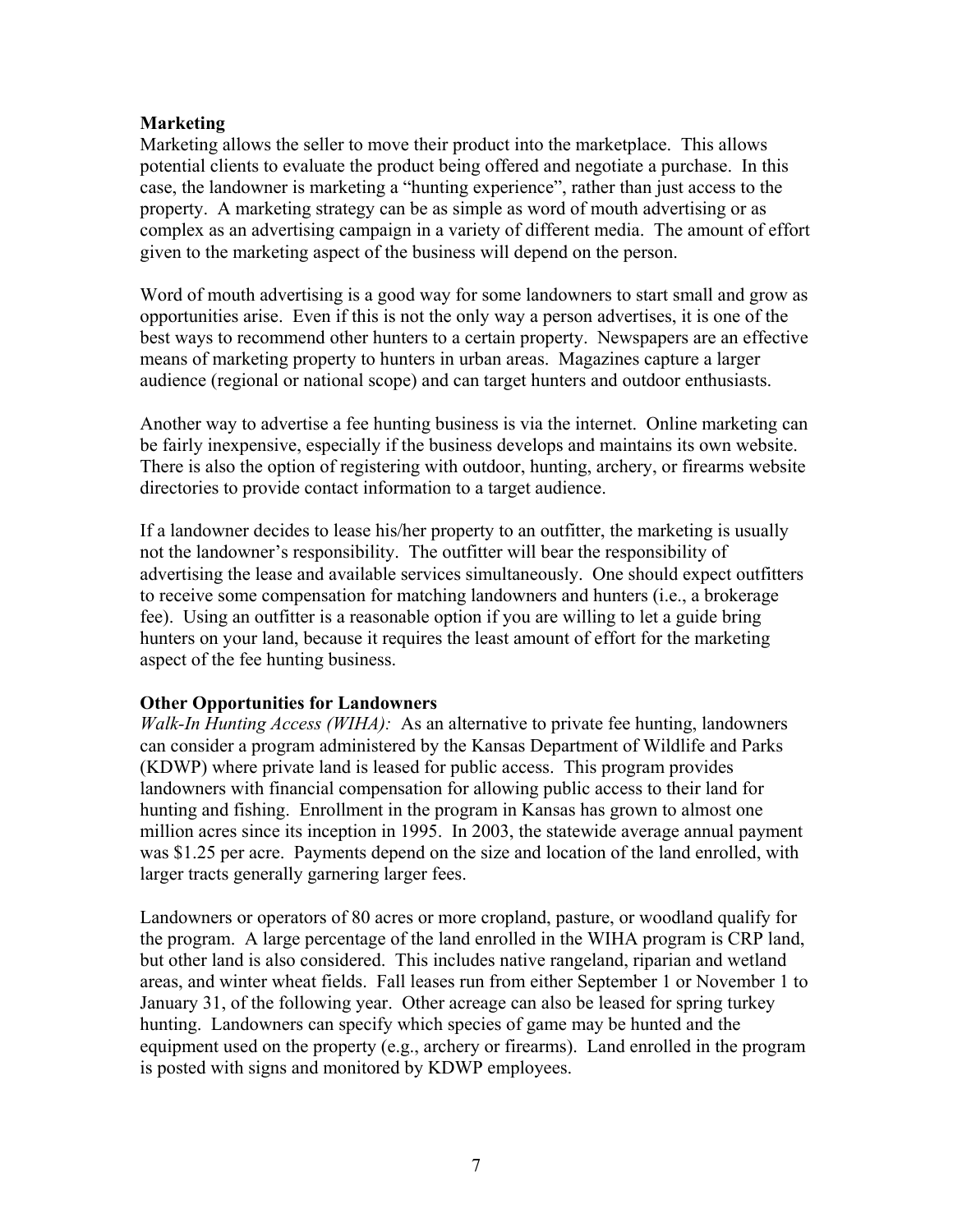*Transferable Deer Hunting Permits:* This program allows landowners with 80 or more acres of agricultural land to enter the non-resident permit lottery and potentially receive one deer hunting permit. The permit costs a landowner \$205, if he/she successfully draws a permit in the lottery. This permit can then be transferred one time to any other person (in-state or out-of-state). Permits can be used in the county where the landowner owns property as well as one additional, neighboring county. These permits allow landowners to sell the right of transfer to anyone willing to pay for the opportunity to hunt in the two-county area. Access to private land for the hunter is not guaranteed with the purchase of a permit. This creates the opportunity for a landowner to market the permit as well as access and potentially increase revenue from the permit program. According to landowners surveyed by Kansas State University, 35 percent of landowners who received a transferable permit in 2002 also leased land to an outfitter or individual hunter (Taylor).

#### **Conclusion**

Leasing private land for recreational activities, specifically hunting, can provide landowners with additional revenue from agricultural land. Lease arrangements take many different forms, including non-fee hunting, hunting in exchange for services, and fee hunting. In many cases, landowners can benefit from providing access to wildlife habitat for hunters. In the case of non-fee leases, landowners generate community good will by providing access to private land. Exchange of services leases can benefit both the landowner and hunter by minimizing costs of trespassers and allowing investment in habitat development by the hunter.

Revenue generation from fee hunting depends on the quality and quantity of the wildlife on the land. Sometimes location and providing exclusive access for an individual or select group can increase the value of a lease. In most cases, the landowner will generate more revenue if the level of commitment to the lease as a business is increased. However, not everyone will want to make lease hunting a full-time job, so the opportunity costs of time and management resources need to be considered.

In addition to habitat management costs to increase wildlife numbers, there may be negative impacts on wildlife from intensive management (e.g., increased disease risk from concentrated populations). Also, landowners may not be comfortable working with many different people and allowing them access to their land. Lease hunting can be very service-oriented and interaction with a variety of people is a crucial aspect of the business. Finally, it can be difficult to turn hunting from a hobby into a full-time business. Most landowners will find that a good strategy for leasing is to start small and grow into the business as experience and resources are developed.

Recreational leasing can be an effective way to supplement income from farming and ranching enterprises, often without major adjustment to existing agricultural practices. However, continued success of the business will depend on management of wildlife and habitat, a clear understanding of landowner liability, and an effective marketing strategy.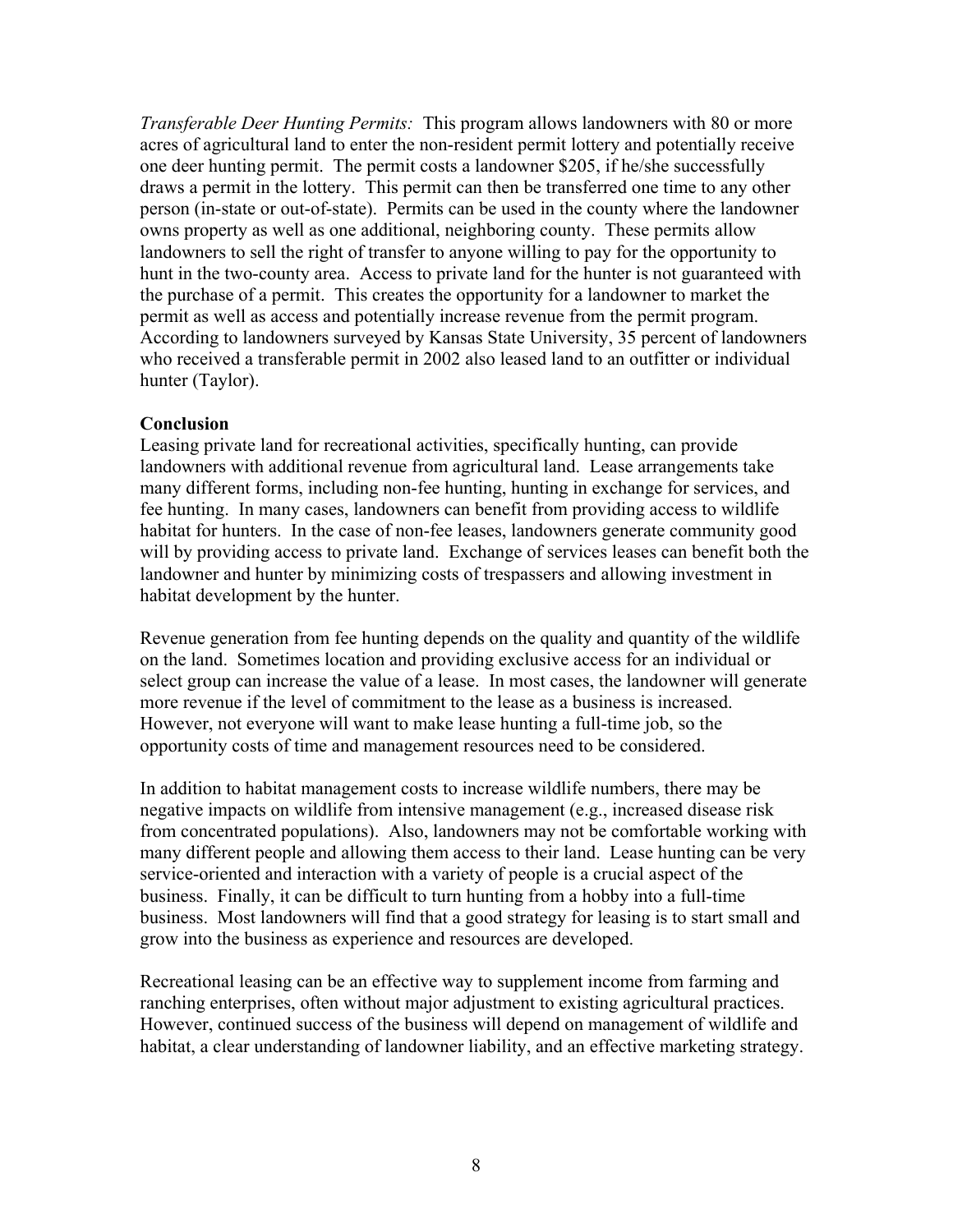#### **References**

- Brownback, S. and A. Devine. 1987. *Legal Considerations of Lease Hunting*. Kansas State University Research and Extension Service, Manhattan.
- Cundiff, C. 2003. *Determining the Fees and Feasibility of Implementing Fee Hunting Enterprises on a South-Central Kansas Farm.* Master's Thesis, Department of Agricultural Economics, Kansas State University.
- Henderson, R.F. 1974. *Economic Returns of Wildlife to the Landowner*. Kansas State University Research and Extension Bulletin L-418.
- Kansas Department of Wildlife and Parks. 2003. Walk-In Hunting Access Program and Transferable Deer Hunting Permit Program. http://www.kdwp.state.ks.us.
- Lee, C. and F.R. Henderson, eds. 1995. *Private Lands Wildlife Management Notebook.* Kansas State University.
- McEowen, R.A. 2003. *Recreational Use of Private Lands: Associated Legal Issues and Concerns*. National Ag Law Center Research Note. May.
- McEowen, R.A. and N.E. Harl. 2002. *Principles of Agricultural Law*. Agricultural Law Press. 11:29-38.
- Natural Resources Conservation Service, U.S. Department of Agriculture. 2003. Wildlife Habitat Incentives Program. http://www.nrcs.usda.gov/programs/whip/.
- Porter, M.D. 1992. *Oklahoma Hunting Leases*. Samuel Roberts Noble Foundation.
- Rempe, D. and C. Simons. 1999. *Leasing Your Land to Hunters: A Profit Center?* Kansas State University. Paper presented at 1999 Department of Agricultural Economics Risk and Profit Conference, Kansas State University.
- Taylor, J. 2003. *Price and Policy Analysis of the Kansas Transferable Deer Hunting Permit Program*. Master's Thesis, Department of Agricultural Economics, Kansas State University.
- Vesterby, M. 2003. *Agricultural Resources and Environmental Indicators: Land Use*. Economic Research Service/U.S. Department of Agriculture.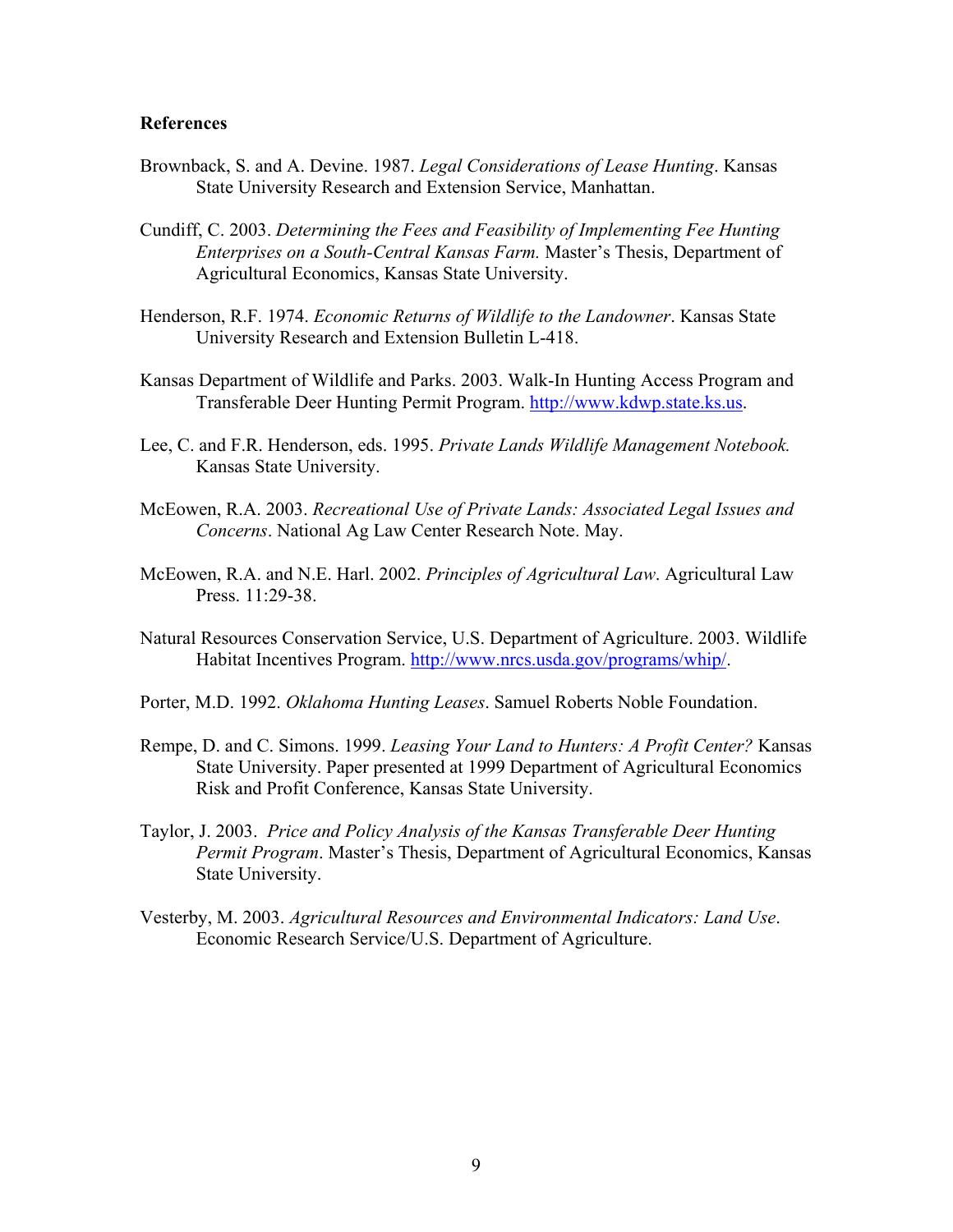| 2003 Survey of Kansas Landowners and Non-Resident Hunters* |                                   |         |         |         |                       |                           |  |  |
|------------------------------------------------------------|-----------------------------------|---------|---------|---------|-----------------------|---------------------------|--|--|
|                                                            | Lease Type                        | Average | Minimum | Maximum | Standard<br>Deviation | Number of<br>Observations |  |  |
| Per Acre:                                                  | Landowner leasing to<br>outfitter | \$2.92  | \$0.50  | \$12    | \$2.86                | 22                        |  |  |
|                                                            | Landowner leasing to<br>hunter    | \$2.60  | \$0.61  | \$6     | \$1.58                | 16                        |  |  |
|                                                            | Hunter leasing from<br>landowner  | \$2.30  | \$0.25  | \$5     | \$1.42                | 11                        |  |  |
| Daily Fee:                                                 | Landowner leasing to<br>outfitter | \$254   | \$50    | \$500   | \$185                 | 11                        |  |  |
|                                                            | Landowner leasing to<br>hunter    | \$158   | \$10    | \$400   | \$123                 | 11                        |  |  |
|                                                            | Hunter leasing from<br>landowner  | \$168   | \$50    | \$300   | \$103                 | 7                         |  |  |
| Per Season:                                                | Landowner leasing to<br>outfitter | \$1,271 | \$250   | \$5,500 | \$1,729               | 14                        |  |  |
|                                                            | Landowner leasing to<br>hunter    | \$1,767 | \$100   | \$5,000 | \$1,755               | 6                         |  |  |
|                                                            | Hunter leasing from<br>landowner  | \$1,285 | \$100   | \$6,000 | \$1,216               | 26                        |  |  |

## **Appendix 1. Examples of Lease Rates for Deer Habitat**

\* Summarized from 2003 K-State survey data by Dr. Tom Marsh and Justin Taylor.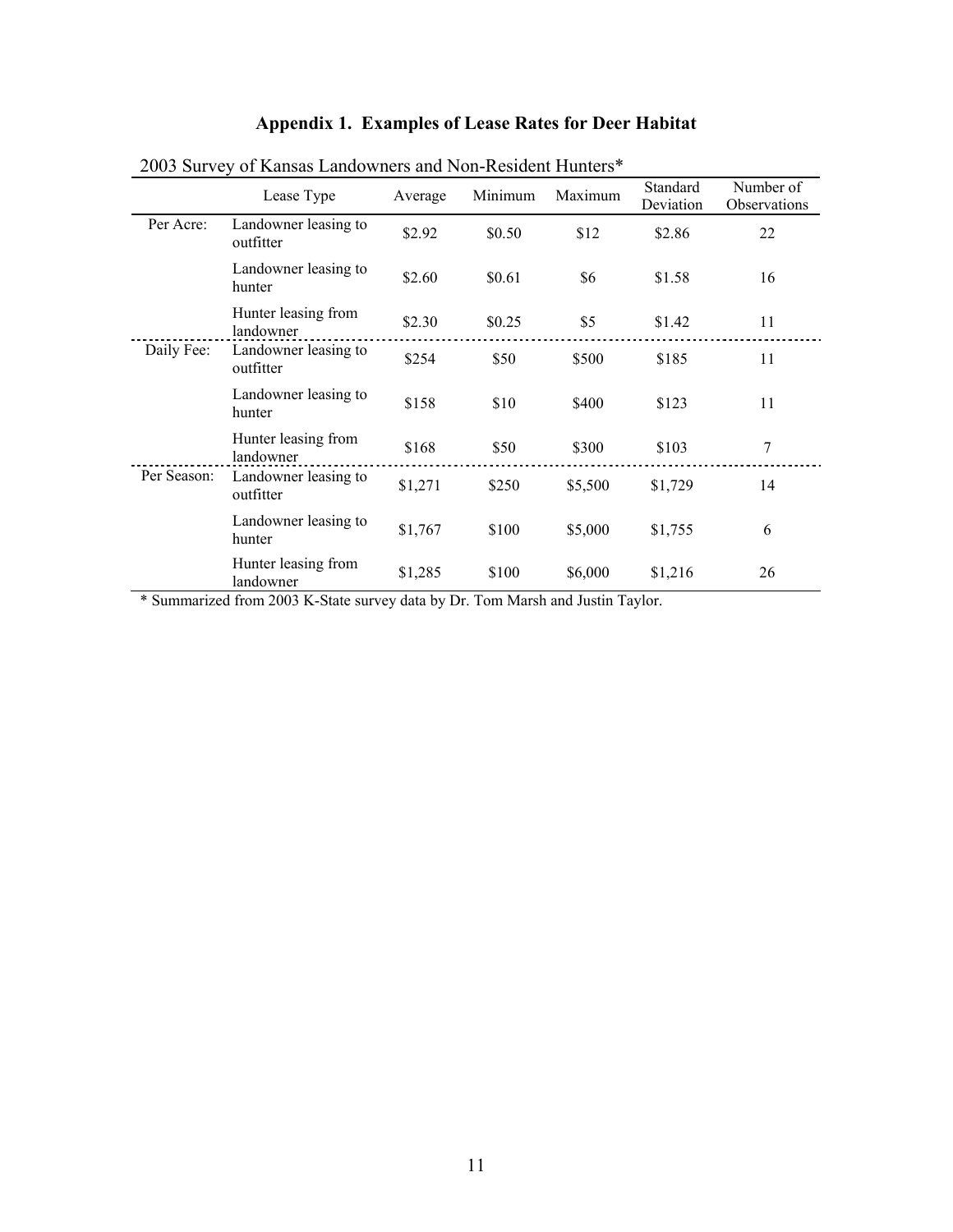#### **Appendix 2. Example Hunting Lease Agreement**

#### THE STATE OF (**state**); COUNTY OF (**county**).

#### KNOW ALL MEN BY THESE PRESENTS:

This Hunting Lease Agreement is made by and between \_\_\_\_\_\_\_\_\_\_\_ (**Landowner**), hereinafter called "LESSOR", and (**Hunters**), hereinafter called "LESSEES".

#### **[The name and address of the landowner and individual or group of individuals may be listed. A hunter may be represented by a hunting club, sportsman's association, or other recreational group.]**

1. LESSOR does hereby lease to LESSEES, for the purpose of hunting (**specify game animals**) during the season established and in accordance with the laws, rules and regulations of the (**state wildlife and parks department**) the following described premises located in County, (**state**):

#### **[In addition to a legal description, this section may include a description of any areas that are off-limits to the user, including safety zones around barns, buildings, and pastures. The lessee may be given a map or a tour to point out boundaries of the leased property.]**

2. The term of this lease is for the (**year**) (**game animals**) hunting season, which season is scheduled to begin on or about the \_\_\_\_ day of (**month**) and ending on or about (**month, year**).

3. The consideration is to be paid by LESSEE to LESSOR at \_\_\_\_\_ County, (**state**), is \$(**amount**) in cash, one-half of the total to be paid on or before (**day, month, year**), and the balance to be paid on or before (**day, month, year**). Failure to pay the second installment shall thereupon terminate and cancel the lease and the amount already paid shall be forfeited as liquidated damages for the breach of the agreement.

4. In the event any hunter paying consideration for this lease fails to execute the same, then those hunters executing the agreement shall be deemed as agents for such other hunters and responsible for all obligations hereunder imposed upon each individual member of the party. Violation of any agreement or obligation herein by any member of the hunting party shall cause the lease thereupon to cease and terminate as to the entire group and all rights granted hereunder forfeited.

5. LESSEES understand and agree that the lease premises is not leased for agricultural and grazing purposes and, consequently, takes subject to the rights thereof. LESSEES further take subject to the right of any oil, gas, and mineral leases presently in existence on the lease premises or that may be executed during the term of this lease. LESSEES and LESSOR agree to cooperate so that the respective activities of one will not unduly interfere with the other.

6. LESSEES shall take the proper care of the lease property, the house, and all other improvements located thereon, and shall be liable for LESSOR for any damage caused to domestic livestock, fences, or other property of LESSOR due to the activities of LESSEES or their guests exercising privileges under this lease.

7. LESSEES further covenant that they have inspected the described property and have found the premises to be in an acceptable condition and hereby waive any right to complain or to recover from LESSOR in the future relating to the condition of the lease property or any improvement located thereon.

8. LESSEES agree to protect, defend, indemnity, and save LESSOR harmless from any and all liability, claims, demands, causes of action of every kind, and character, without limit and without regard to the cause or causes therefore of the negligence of any party of parties arising in connection herewith in favor of (1) any lessees hereto, (2) any person who comes on the lease premises with the express of implied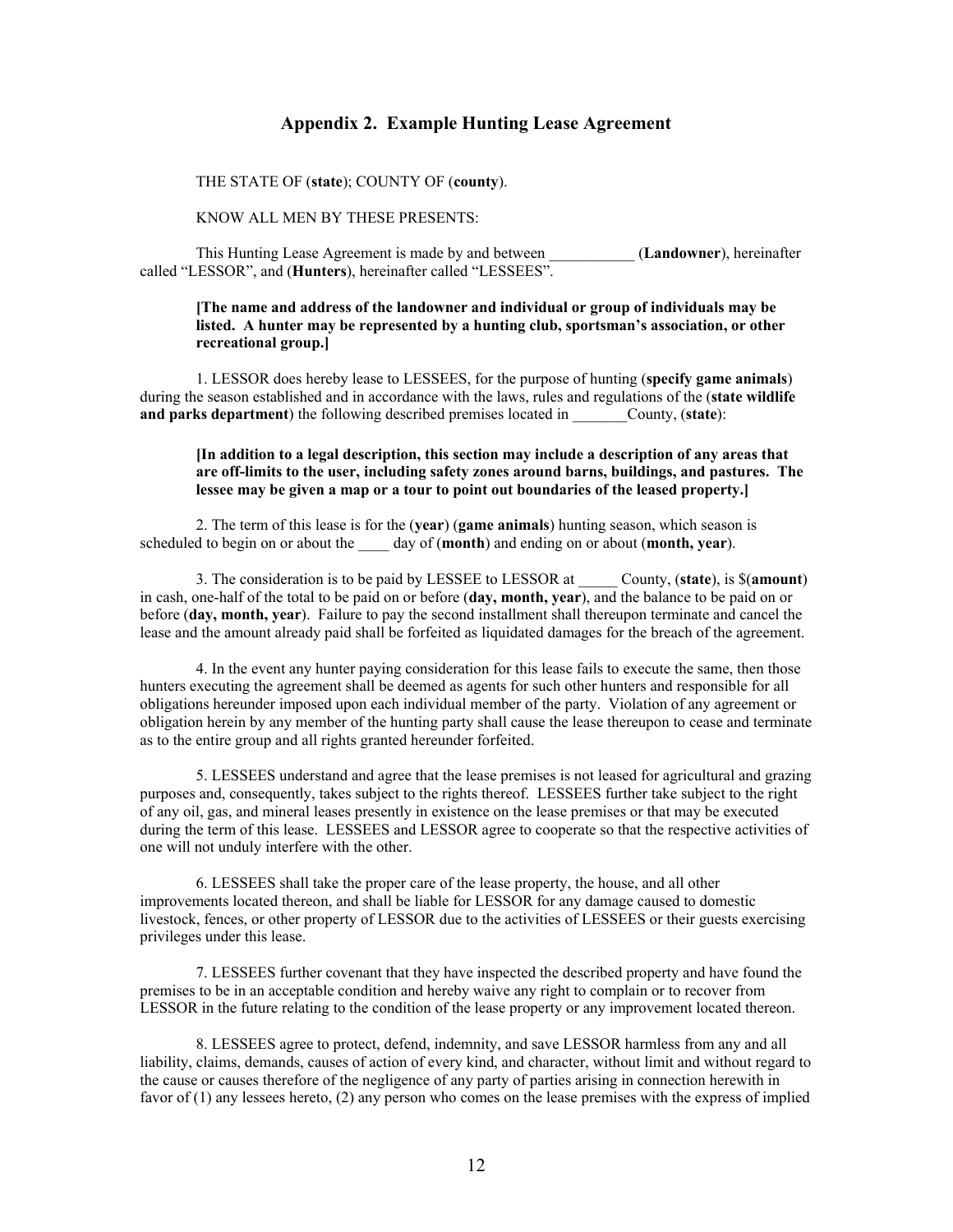permission of Lessees. The above indemnity shall apply even if LESSOR'S sole negligence is the cause of such accident, injury, or damages.

9. If LESSEES default in the performance of any of the covenant or conditions hereof, then such breach shall cause an immediate termination of this lease and a forfeiture to LESSOR of all rentals prepaid. In the event a lawsuit arises out of or in connection with this lease agreement and the rights of the parties thereof, the prevailing party may recover not only actual damages and costs, but also reasonable attorney's fees expended in the matter.

#### **[Examples of Optional Clauses]**

1. Requirement to keep accurate records of all game taken and provide this information to the landowner at the end of the season.

2. Restrictions on the following activities:

a. Limit use of dogs on property, or limit to certain times and areas

b. Limit use of 4-wheel drive vehicles, or limit use to existing roads

c. Limit overnight camping or fires on the property

d. The number of invited guests the lessee may bring onto the property

3. Landowner may reserve the right to hunt on their own land, or perhaps allow their family and guests to hunt.

4. Lessees may be held responsible for damages caused by their presence on the property, including broken fences, litter, or injured livestock. Penalties may be listed as repair or replacement.

5. Lessees may be permitted to construct blinds, tree stands, or feeders on the property and shall be permitted to remove these items upon termination of the lease, provided, no blind or stand shall be constructed in a manner that damages any of the trees located on the property.

6. Landowner may require notice prior to use of the property. This can include check-in at the landowner's house, written notice, or phoning in advance.

7. Permission of landowner for lessee to assign or sublet the leased rights.

8. Option of landowner to re-evaluate any existing harvest quotas on an annual basis.

|         | EXECUTED this $\_\_\_\_$ day of $\_\_\_\_\_$ (month), $\_\_\_\_\_$ (year). |                                                                                                                                                                                                                                                                                                                                                                                                                                                                        |
|---------|----------------------------------------------------------------------------|------------------------------------------------------------------------------------------------------------------------------------------------------------------------------------------------------------------------------------------------------------------------------------------------------------------------------------------------------------------------------------------------------------------------------------------------------------------------|
| LESSOR: | LESSEES:                                                                   |                                                                                                                                                                                                                                                                                                                                                                                                                                                                        |
|         |                                                                            | $1.$ $\overline{\phantom{a}}$ $\overline{\phantom{a}}$ $\overline{\phantom{a}}$ $\overline{\phantom{a}}$ $\overline{\phantom{a}}$ $\overline{\phantom{a}}$ $\overline{\phantom{a}}$ $\overline{\phantom{a}}$ $\overline{\phantom{a}}$ $\overline{\phantom{a}}$ $\overline{\phantom{a}}$ $\overline{\phantom{a}}$ $\overline{\phantom{a}}$ $\overline{\phantom{a}}$ $\overline{\phantom{a}}$ $\overline{\phantom{a}}$ $\overline{\phantom{a}}$ $\overline{\phantom{a}}$ |
| 2.      |                                                                            | 2.                                                                                                                                                                                                                                                                                                                                                                                                                                                                     |
| 3.      |                                                                            | 3.                                                                                                                                                                                                                                                                                                                                                                                                                                                                     |
| 4.      |                                                                            | 4.                                                                                                                                                                                                                                                                                                                                                                                                                                                                     |
| 5.      |                                                                            | 5.                                                                                                                                                                                                                                                                                                                                                                                                                                                                     |

Reference: Lee, C. and F.R. Henderson, eds. 1995. *Private Lands Wildlife Management.* Kansas State University.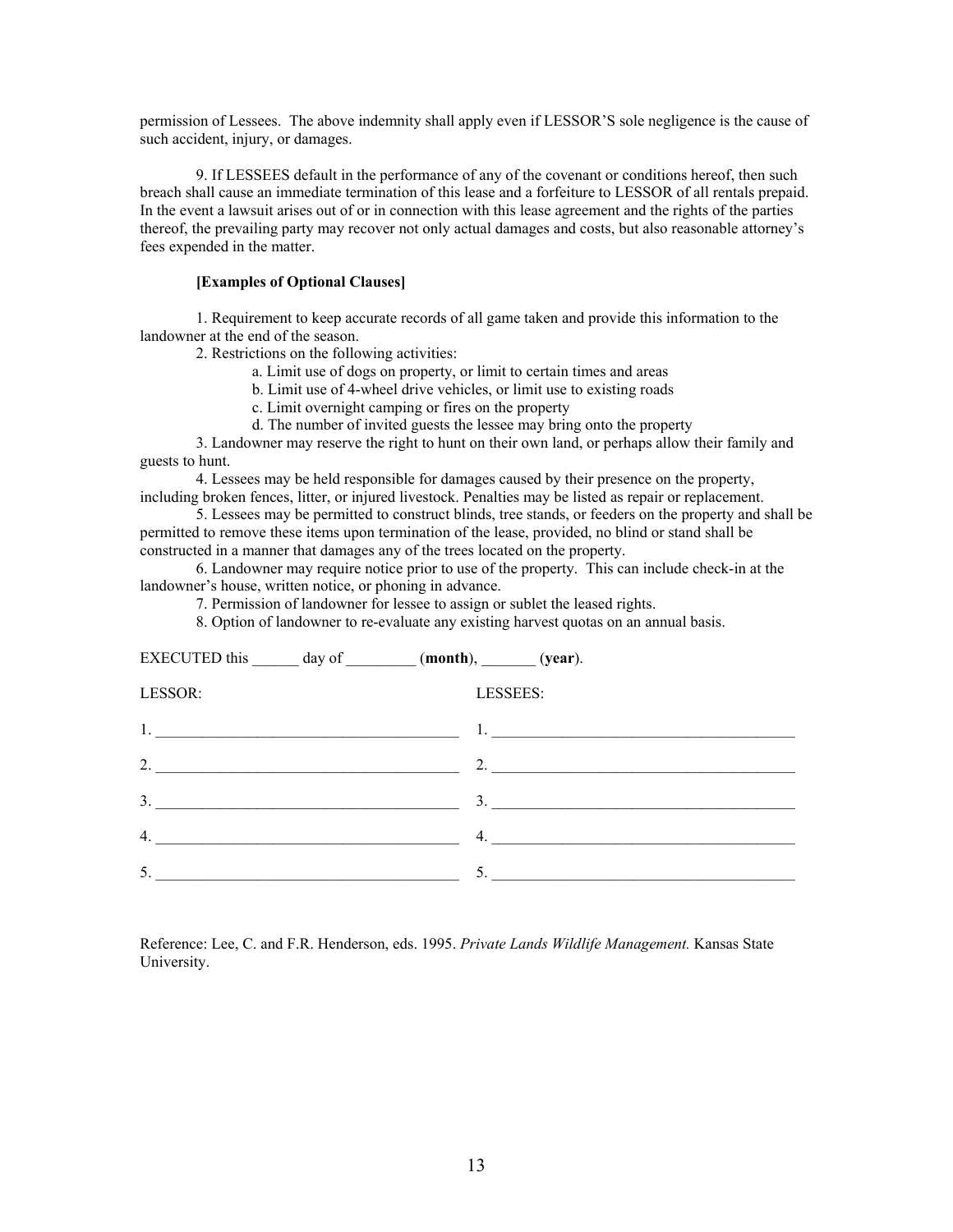#### **Appendix 3. Sources for Hunting Lease Liability Insurance October 2003**

K-State Research and Extension does not endorse any of these companies. This list represents only a few of the companies that provide recreational leasing insurance for landowners.

Gillingham and Associates, Inc. The Outdoorsman Agency 8501 Turnpike Drive, Suite 200 Westminster, CO 80031 Phone: 303-428-5400 Fax: 303-428-5900 www.outdoorinsurance.com

Bramlett Agency 1505 North Commerce, Suite 104 PO Box 369 Ardmore, OK 73402 Phone: 800-797-3371, 580-223-7300 Fax: 580-223-8284 www.bramlettagency.com

Forest Landowners Association, Inc. Outdoor Risk Services, Inc. 14 Monckton Blvd. Columbia, SC 29206 Phone: 866-837-6054, 843-757-3103 Fax: 843-757-0691 www.forestlandowners.com www.outdoorrisk.com

Davis-Garvin Agency, Inc. PO Box 21627 Columbia, SC 29221-9961 Phone: 800-845-3163, 803-732-0060 Fax: 803-781-1714 www.davisgarvin.com

ISERA (International Special Event and Recreation Association) PO Box 526148 Salt Lake City, UT 84152-6148 Phone: 800-321-1493 Fax: 800-666-9011 www.smallcompanyinsurance.com

WOGA (Worldwide Outfitters and Guide Assocation) PO Box 526148 Salt Lake City, UT 84152-6148 Phone: 800-321-1493 Fax: 800-666-9011 www.smallcompanyinsurance.com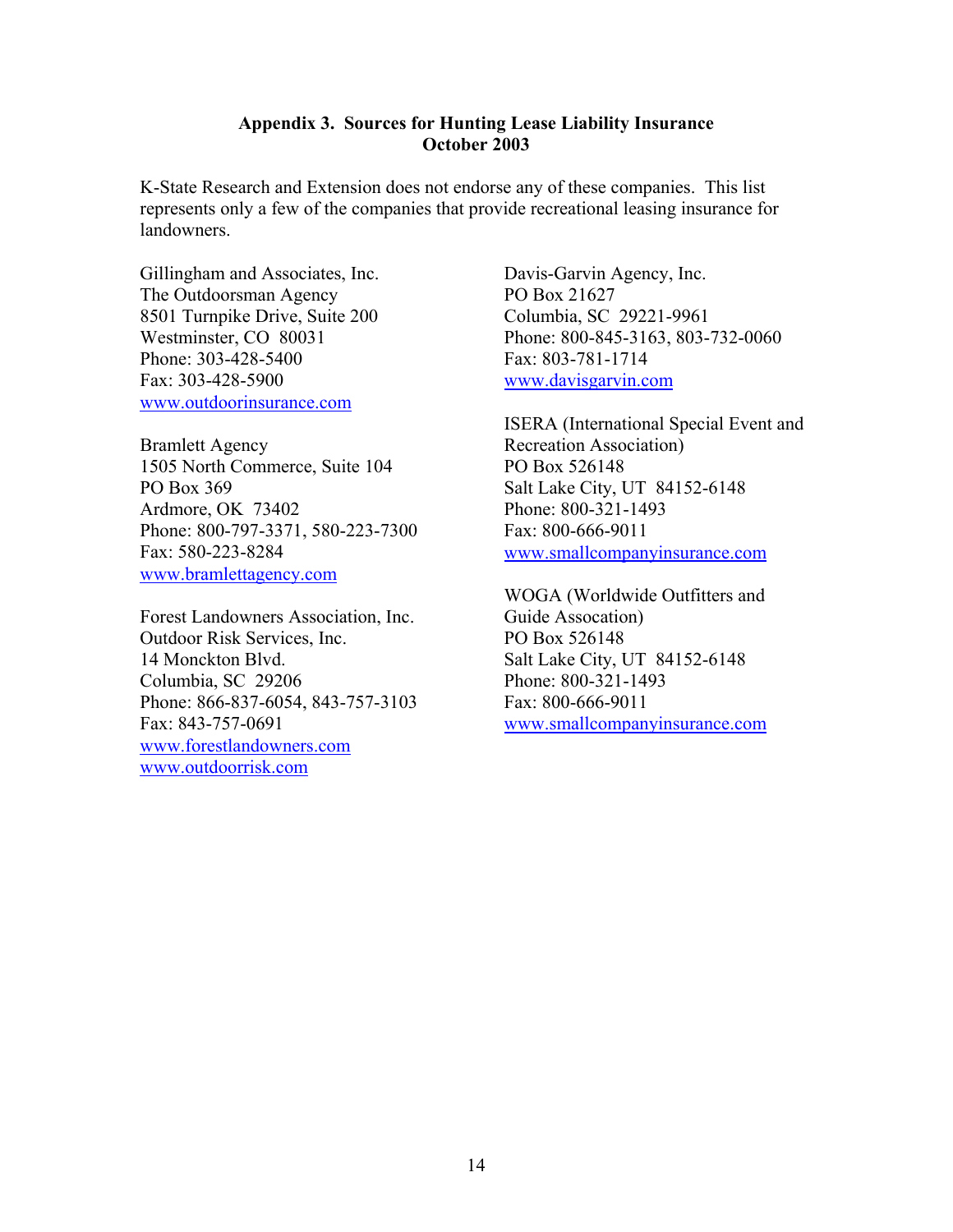| Length of<br>Beam            | $\approx$                |  |  |  |  |  |  |                                                                                                                                                                                                                                 |
|------------------------------|--------------------------|--|--|--|--|--|--|---------------------------------------------------------------------------------------------------------------------------------------------------------------------------------------------------------------------------------|
|                              | $\overline{\phantom{0}}$ |  |  |  |  |  |  |                                                                                                                                                                                                                                 |
| $Circumference^b$<br>Basal   | $\simeq$                 |  |  |  |  |  |  |                                                                                                                                                                                                                                 |
|                              | $\Box$                   |  |  |  |  |  |  |                                                                                                                                                                                                                                 |
| No. of Points<br>Over 1 Inch | $\simeq$                 |  |  |  |  |  |  |                                                                                                                                                                                                                                 |
|                              | $\Box$                   |  |  |  |  |  |  |                                                                                                                                                                                                                                 |
| Inside                       | Spread<br>(inches)       |  |  |  |  |  |  |                                                                                                                                                                                                                                 |
|                              | Age <sup>a</sup>         |  |  |  |  |  |  |                                                                                                                                                                                                                                 |
| Dressed                      | (pounds)<br>Weight       |  |  |  |  |  |  |                                                                                                                                                                                                                                 |
|                              | Sex                      |  |  |  |  |  |  |                                                                                                                                                                                                                                 |
|                              | Location<br>Killed       |  |  |  |  |  |  |                                                                                                                                                                                                                                 |
|                              | Killed<br>Date           |  |  |  |  |  |  |                                                                                                                                                                                                                                 |
|                              | Hunter's Name            |  |  |  |  |  |  | <sup>b</sup> Measure smallest circumference between the burr and the first point, but no greater than 3 inches above the burr.<br><sup>a</sup> Pull one or both sides of lower jaw (mandible) and identify for later reference. |
| Number<br>Assigned           | to Deer                  |  |  |  |  |  |  |                                                                                                                                                                                                                                 |

### **Appendix 4. Example of Harvest Record for Large Game**

Reference: Porter, M. D. 1992. *Oklahoma Hunting Leases*. Samuel Roberts Noble Foundation.